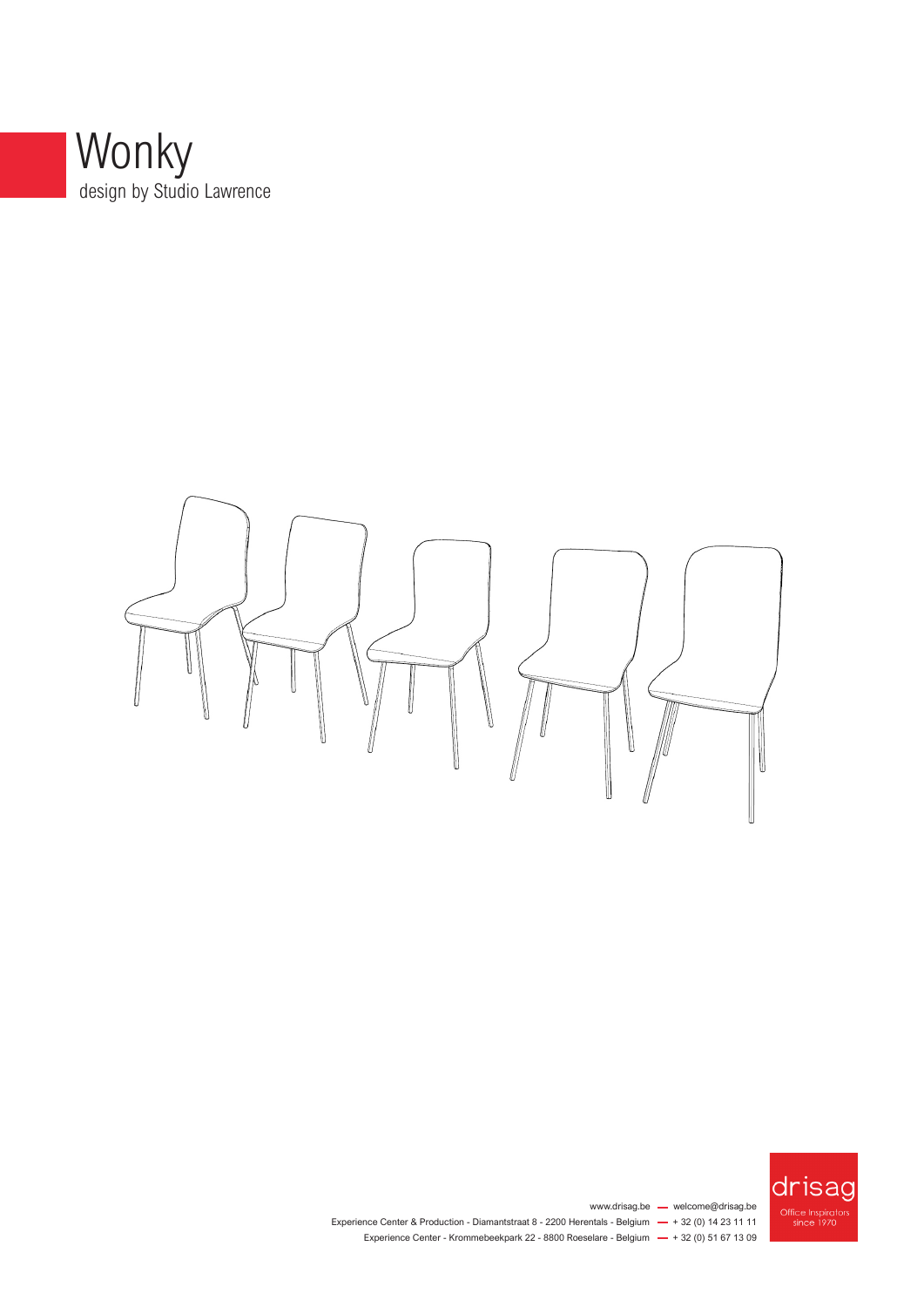

*Work pleasure by drisag*



Product description

A playful yet classy chair. The Wonky range consists of five different shells, always A playiul yet classy criair. The worky range consists of live different shells, always<br>with the same frame. For the time being only available with wooden shell in three colors.



Wood colors

Metal colors







www.drisag.be - welcome@drisag.be

Experience Center & Production - Diamantstraat 8 - 2200 Herentals - Belgium  $-$  + 32 (0) 14 23 11 11 Experience Center - Krommebeekpark 22 - 8800 Roeselare - Belgium  $-$  + 32 (0) 51 67 13 09